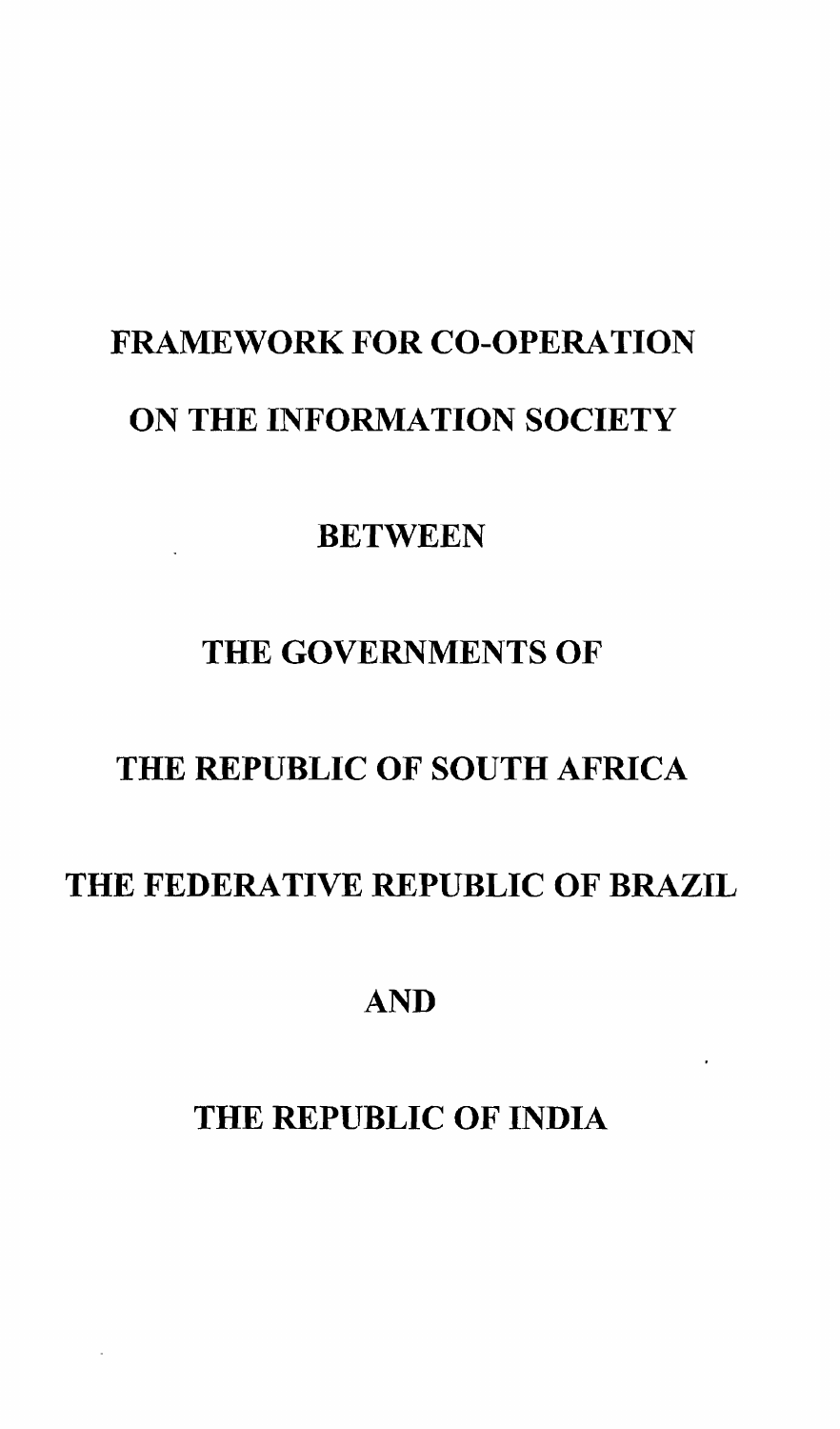#### **PREAMBLE**

The Governments of the Republic of South Africa, the Federative Republic of Brazil and the Republic of India (hereinafter, referred to in the singular as "a Party" and jointly as "the Parties":

**RECOGNISING** the emergence and consolidation of the Global Information Society and wishing to strengthen South-South co-operation, the three countries acknowledge that joint efforts and collaboration will position them as active players in helping to direct the Global Information Society towards democratic values, development and social inclusion;

**HIGHLIGHTING** the strategic role of information and communication technologies (lCTs) in the promotion of social and economic development;

**DESIRING** to promote co-operation on Information Society and Development in accordance with their respective national legislation and on the basis of equality and mutual benefit;

**RECOGNISING** the necessity of diverse co-operation in the field of ICTs;

**CONSIDERING** ICTs as essential tools to job-creation, economic growth, and poverty eradication;

**CONSIDERING** that the development of ICTs will promote and contribute to trilateral trade and exchange of technologies, as well as the economic and social development of the three countries;

**INTENDING** to promote and exchange experiences and to enhance close co-operation in the field of ICTs;

**CONSIDERING** that the strengthening of national ICT industries is essential to promote competitiveness of the three national economies and to boost national capabilities in foreign trade;

**EMPHASISING** the urgent need for joint action in combating the fast growing Digital Divide not only between developed and developing, but also within countries, and recognising that the Digital Divide widens other social divides, such as the income, educational, scientific and cultural;

**TAKING INTO ACCOUNT** the outcome of the Brasilia Meeting of 12 and 13 February 2004; the Agenda for Co-operation and the Plan of Action, adopted in the first Meeting of the Trilateral Commission of the IBSA Dialogue Forum (New Delhi, the 4<sup>th</sup> and 5<sup>th</sup> March 2004); and the Ministerial Communique of the second Meeting of the Trilateral Commission of the IBSA Dialogue Forum (Cape Town, the  $10<sup>th</sup>$  and  $11<sup>th</sup>$  March 2005);

**HEREBY AGREE** as follows: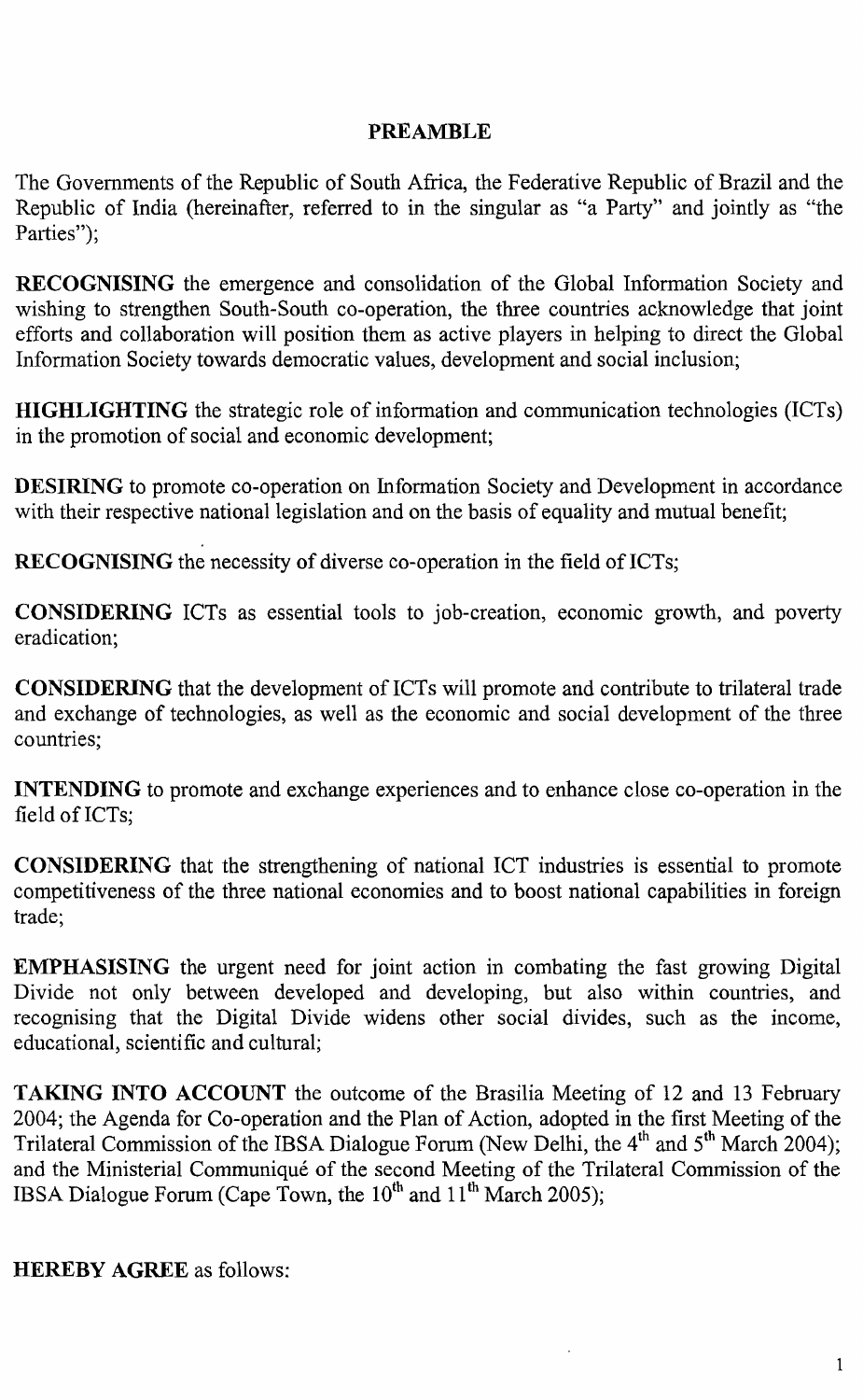# **Article 1**

# **Objective and Competent Authorities**

1) The purpose of this Framework is to promote co-operation between the three countries in issues relating to the Information Society and ICTs.

2) The competent authorities responsible for co-ordinating the implementation of the actions of this Framework shall be:

a) for the Republic of India, the Ministry of Communications and Information Technology;

b) for the Federative Republic of Brazil, all the ministries and governmental agencies directly involved with the Information Society and ICTs, under the co-ordination of the Ministry of Foreign Affairs; and

c) for the Republic of South Africa, the Department of Communications.

#### **Article 2**

#### **Fields of co-operation**

Trilateral co-operation and capacity-building of the three countries shall be promoted in the following project areas:

1) Digital Inclusion

a) promoting the development of public policies related to sustainable multi-purpose community public access centres and projects of TV and Radio based on communities;

b) promoting the availability of low-cost equipment;

c) developing innovative solutions aimed at extending public access to computers and ICT skills to under-privileged people; and

d) developing frameworks, as well as ICT tools and applications aimed at promoting local content development.

## 2) E-Government and Governance

a) developing e-government frameworks, as well as ICT tools and applications aimed at improving public administration at different levels of government, taxation management, public financing and delivery of public services;

b) co-operating and sharing experience and expertise to enhance national capabilities in handling the ever increasing policy and regulatory challenges facing the three countries; and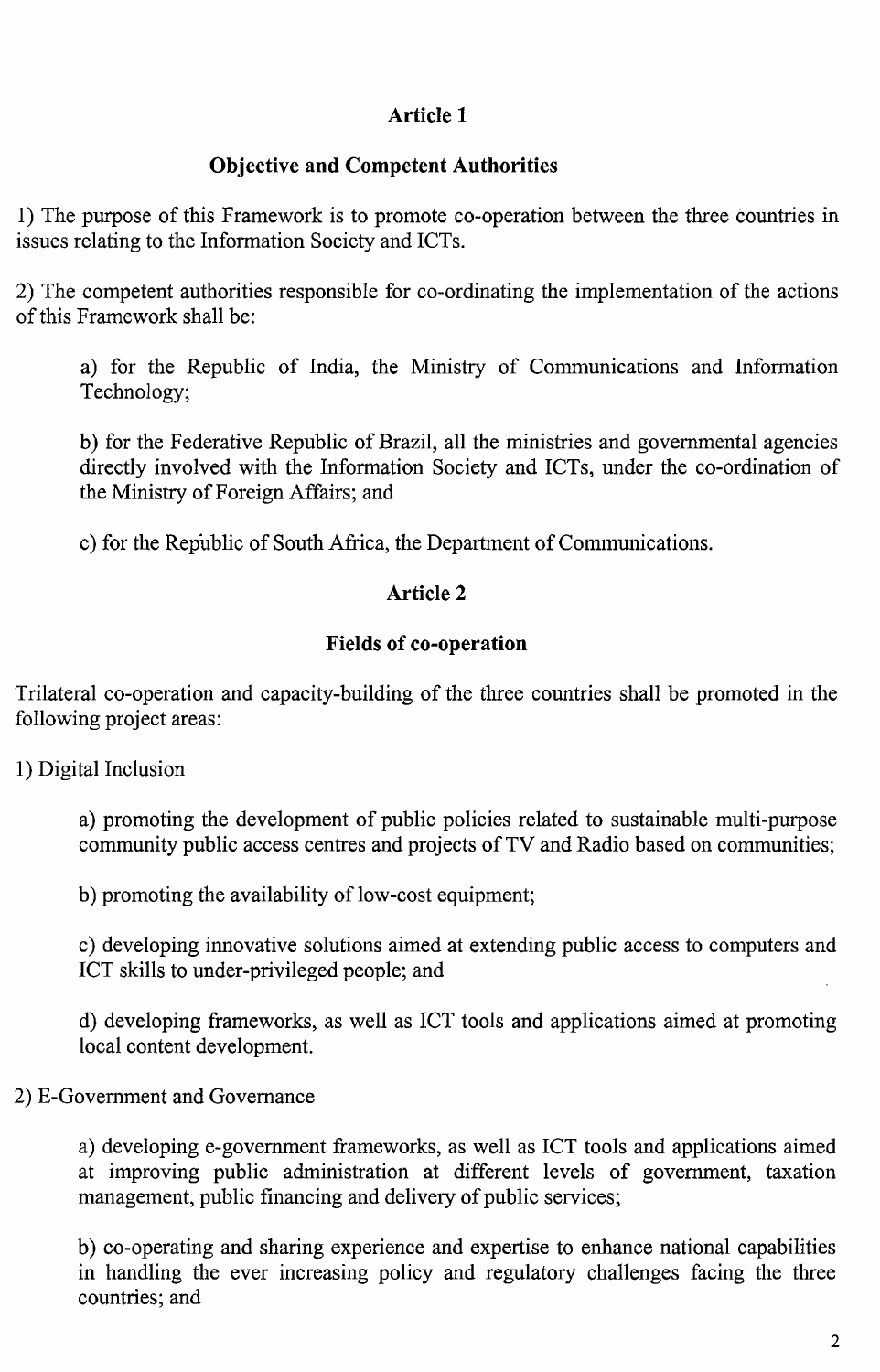c) enhancing the capacity of policy makers and public service officials from the three countries on the issues of Information Society.

3) ICTs for development

a) enhancing the capacity of the three countries on the use and development of different software models, including open-source and free software;

b) using ICTs to impart literacy skills;

c) harnessing Human Computer Interaction Technologies to address development challenges, especially those related to illiteracy and disability;

d) conduct research on affordable connectivity, including wireless and satellite technologies to extend access to ICTs, especially to under-privileged people and those located in rural and remote areas;

e) harnessing technologies such as grid and cluster computing, high performance computing and broadband communication networks for advancing research, development and competitiveness;

t) conduct research on the use of ICT to overcome language barriers within and amongst the three countries;

g) conduct research on interoperability frameworks to enable secure and fast exchange of data within and between the three countries; and

h) conduct research on the use of ICTs to improve the delivery and access to health services, education, promotion and support for Small Medium and Micro Enterprises (SMMEs).

4) World Summit on the fuformation Society

The three countries shall continue to co-ordinate positions for the World Summit on the Information Society follow-up mechanisms, as well as for other fora and organisations related to Information Society and ICTs.

## **Article 3**

## **Modes of co-operation**

This Framework shall be implemented through the following modes of co-operation:

a) co-ordination of initiatives;

b) sharing of experience and expertise through, inter alia, exchange of technical missions and information;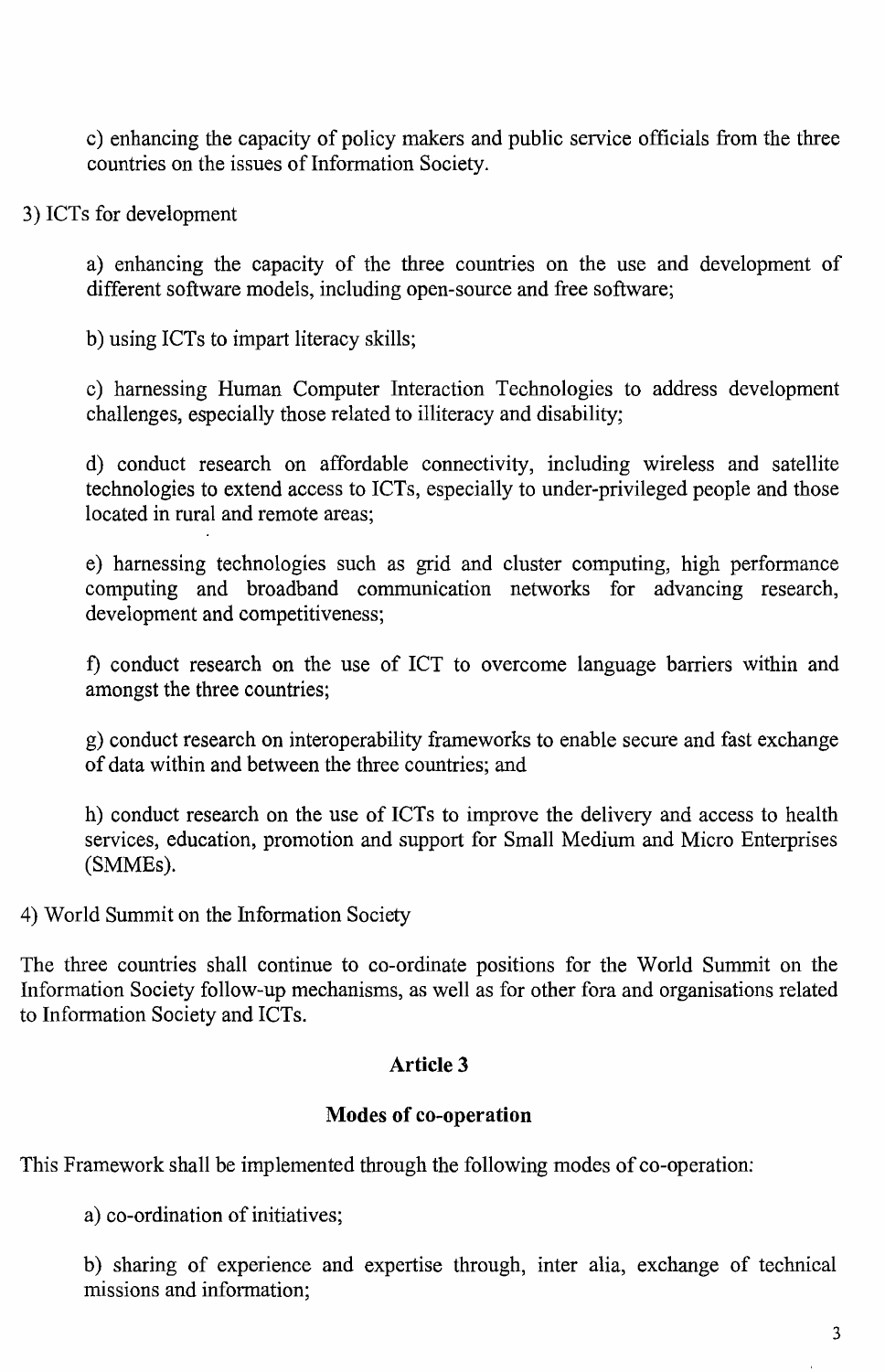c) sharing information on the evaluation of projects and the development of ICT indicators, Planning and implementation of projects;

d) human resources development in the identified areas of co-operation; and

e) sharing of information amongst technicians, scientists, research centres and academic institutions.

# **Article 4**

# **Promotion of partnerships**

In the trilateral co-operation, multi-stakeholders partnerships will be promoted, with the participation of the private sector and civil society based in the three countries, particularly of research institutes, operators, manufacturers, service providers and other related agencies.

## **Article 5**

# **A Joint Committee**

1) In order to enhance the efficiency of the co-operation, a Trilateral Joint Committee of Cooperation on the Information Society (hereinafter referred to as the "Committee") is hereby established, in which operators, manufacturers, service providers and other stakeholders will be invited to participate, as appropriate.

2) The Committee shall:

a) set up a Joint Action Program;

b) Set up procedures of supervision and implementation of the jointly planned actions;

c) examine the possibilities for expansion and diversification in the fields of ICT between the three countries; and

d) discuss and review any issue related to this Framework.

3) The Joint Action Program, which is considered integral part of this document, shall define specific initiatives to be taken in the fields of co-operation concerned by this Framework.

4) The Committee shall meet alternately in India, Brazil or South Africa, as required.

## **Article 6**

## **Intellectual Property**

1) The Parties shall adopt the appropriate measures to protect intellectual property rights, according to national legislation and international agreements in force in their territories.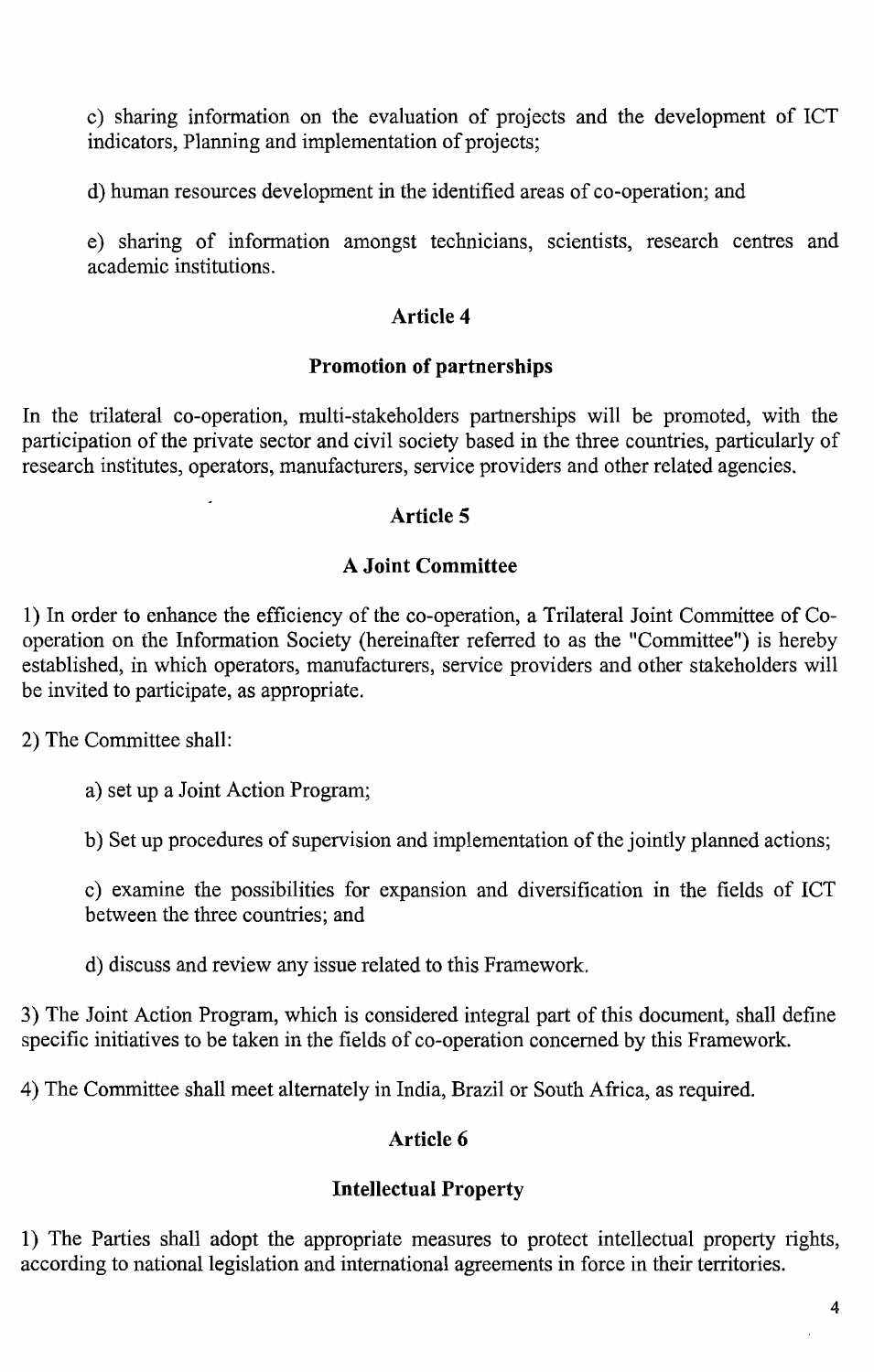2) The conditions for the acquisition, maintenance and commercial exploitation of intellectual property rights over possible products and/or processes that might be obtained under this Framework will be defined in the specific programs, contracts and working plans approved by the Parties.

3) Without the specific written consent of the other Party, the Parties shall not disclose information which might jeopardize the acquisition, maintenance and commercial exploitation of intellectual property rights obtained under this Framework.

4) The specific programs, contracts and working plans shall establish the rules and procedures concerning the dispute settlement on intellectual property matters under this Framework.

#### Article 7

#### Dispute Settlement

Any dispute between the Parties arising out of the interpretation or implementation of this Framework shall be settled amicably through consultations or negotiations between the Parties to the dispute.

#### Article 8

#### Amendment

This Framework may be amended by consent of the Parties through an Exchange of Notes between the Parties through the diplomatic channel.

#### Article 9

#### Entry into Force, Duration and Termination

1) This Framework shall enter into force on the date on which the third Party has notified the other Parties, in writing, through diplomatic channel, of its compliance with the constitutional requirements necessary for its implementation.

2) This Framework shall remain in force unless terminated by mutual consent of the Parties through an Exchange of Notes between the Parties through the diplomatic channel. The effective date for termination shall be six months after the date of the last diplomatic Note.